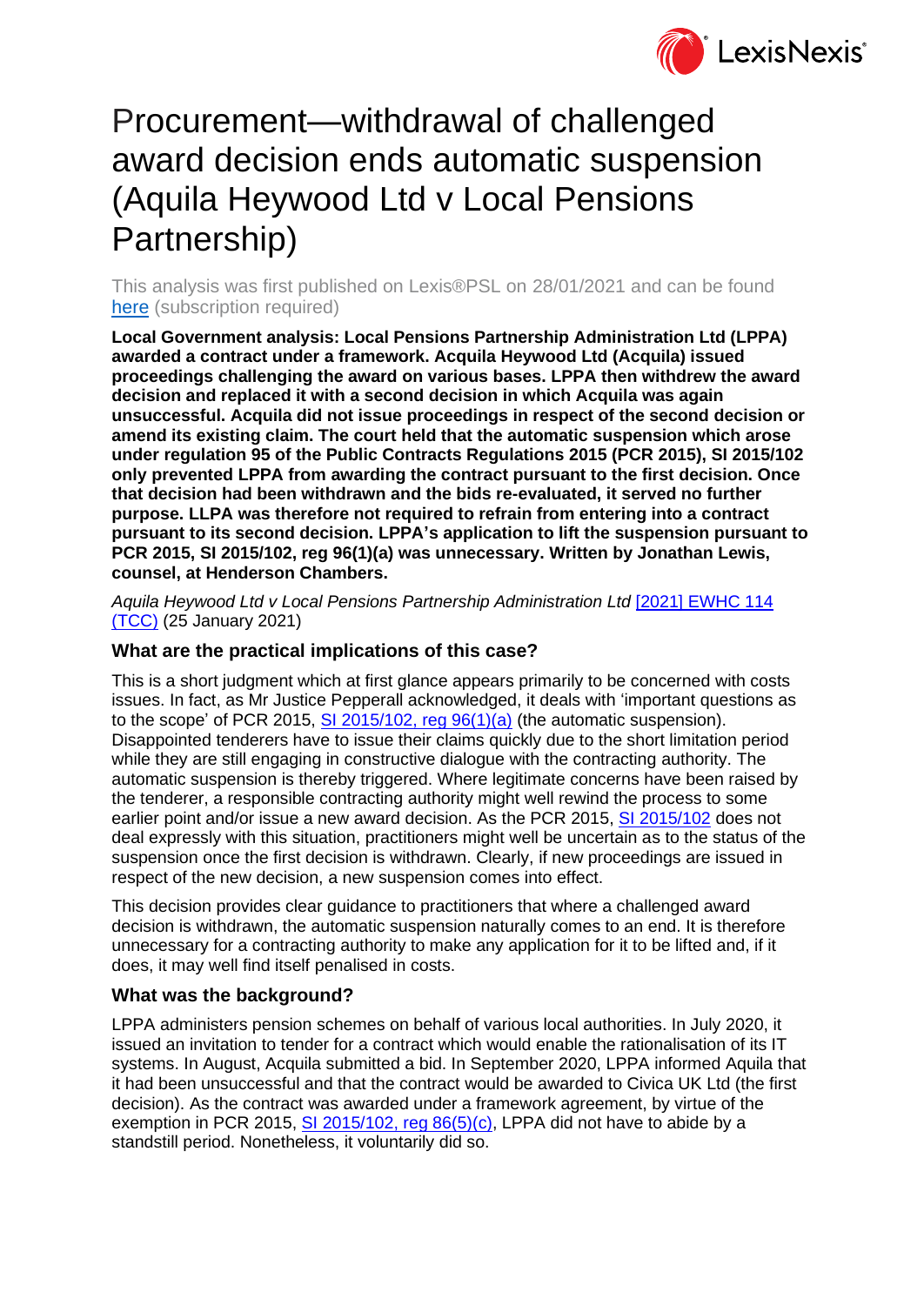

On 2 October 2020, Acquila issued proceedings. On 14 October 2020, LPPA conceded that errors had been made in the tender evaluation process and that proper records had not been made. It therefore decided to 'rewind' the procurement, withdraw the first decision and re-evaluate the submitted tenders. On 6 November 2020 it filed its defence in which it noted that first decision had been withdrawn and was of no effect, rendering the claim academic.

On 8 December 2020, LPPA again awarded the contract to Civica and again agreed to abide by a ten day standstill period. On 10 December 2020, LPPA wrote to Acquila seeking its consent to lift the automatic suspension, which it believed remained in place. In response, Acquila offered to discontinue its claim on the basis that LPPA pay its costs. On 18 December 2020, LPPA issued an application under PCR 2015, [SI 2015/102, reg 96\(1\)\(a\)](https://www.lexisnexis.com/uk/lexispsl/localgovernment/citationlinkHandler.faces?bct=A&service=citation&risb=&UK_SI&$num!%252015_102s%25$section!%2596%25$sect!%2596%25) to bring the automatic suspension to an end. Acquila did not oppose the relief sought.

#### **What did the court decide?**

PCR 2015, [SI 2015/102, reg 95\(1\)](https://www.lexisnexis.com/uk/lexispsl/localgovernment/citationlinkHandler.faces?bct=A&service=citation&risb=&UK_SI&$num!%252015_102s%25$section!%2595%25$sect!%2595%25) provides that where a claim form has been issued 'in respect of a contracting authority's decision to award the contract', the authority has become aware of it and the contract has not been entered into, the authority is required to refrain from entering into the contract. PCR 2015, [SI 2015/102, reg 95\(2\)](https://www.lexisnexis.com/uk/lexispsl/localgovernment/citationlinkHandler.faces?bct=A&service=citation&risb=&UK_SI&$num!%252015_102s%25$section!%2595%25$sect!%2595%25) provides that this requirement continues until the court brings it to an end or the proceedings at first instance are determined, discontinued or otherwise disposed of and no order has been made continuing it.

Pepperall J relied upon *Pollen Estate Trustee v Revenue & Customs Commissioners* [\[2013\]](https://www.lexisnexis.com/uk/lexispsl/localgovernment/citationlinkHandler.faces?bct=A&service=citation&risb=&EWCACIV&$sel1!%252013%25$year!%252013%25$page!%25753%25)  [EWCA Civ 753,](https://www.lexisnexis.com/uk/lexispsl/localgovernment/citationlinkHandler.faces?bct=A&service=citation&risb=&EWCACIV&$sel1!%252013%25$year!%252013%25$page!%25753%25) [2013]1 WLR 3785 in deciding that he had interpret PCR 2015, [SI 2015/102,](https://www.lexisnexis.com/uk/lexispsl/localgovernment/citationlinkHandler.faces?bct=A&service=citation&risb=&UK_SI&$num!%252015_102s%25$section!%2595%25$sect!%2595%25)  [reg 95](https://www.lexisnexis.com/uk/lexispsl/localgovernment/citationlinkHandler.faces?bct=A&service=citation&risb=&UK_SI&$num!%252015_102s%25$section!%2595%25$sect!%2595%25) by having regard to its purpose and interpreting its language, so far as possible, in a way which best gives effect to that purpose (at para [15]). He dismissed out of hand the argument that PCR 2015, [SI 2015/102, reg 95](https://www.lexisnexis.com/uk/lexispsl/localgovernment/citationlinkHandler.faces?bct=A&service=citation&risb=&UK_SI&$num!%252015_102s%25$section!%2595%25$sect!%2595%25) did not apply in circumstances where there was no requirement to abide by a standstill period (because as was the case here, the contract was awarded under a framework agreement) (at para [19]).

He held that the purpose of the automatic suspension is self-evidently to ensure that the contracting authority does not act upon the challenged decision before either the challenge can be heard or the merits of such interim suspension considered upon an application for its discharge under PCR 2015, SI 2015/102, reg  $96(1)(a)$ , (at para [20]). Where, faced with a challenge, the contracting authority withdraws its original decision to award the contract and re-evaluate the bids received, it follows that the suspension serves no further purpose.

Pepperall J held that the natural reading of PCR 2015, [SI 2015/102, reg 95\(1\)](https://www.lexisnexis.com/uk/lexispsl/localgovernment/citationlinkHandler.faces?bct=A&service=citation&risb=&UK_SI&$num!%252015_102s%25$section!%2595%25$sect!%2595%25) is that it prevents the contracting authority from entering into the contract 'pursuant to the challenged decision' (at para [22]). This construction is supported by the terms of PCR 2015, [SI](https://www.lexisnexis.com/uk/lexispsl/localgovernment/citationlinkHandler.faces?bct=A&service=citation&risb=&UK_SI&$num!%252015_102s%25$section!%2595%25$sect!%2595%25)  [2015/102, reg 95\(2\)](https://www.lexisnexis.com/uk/lexispsl/localgovernment/citationlinkHandler.faces?bct=A&service=citation&risb=&UK_SI&$num!%252015_102s%25$section!%2595%25$sect!%2595%25) since there is no need for the third category of case in which the suspension comes to an end (that the suspension lapses if the decision is withdrawn) if the authority is only required to refrain from contracting pursuant to the challenged decision (at para [22]). A construction of the regulation which 'does not limit the authority's freedom to enter into a contract where no other party has pleaded a claim challenging the decision to award such contract is entirely consistent with the underlying policy of the regulations, namely to strike a fair and sensible balance between the authority's contractual freedom and the need to protect economic operators seeking to challenge the lawfulness of the procurement exercise' (at para [23]). He noted that, should wider protection be necessary, the court has jurisdiction under PCR 2015, [SI 2015/102, reg 96](https://www.lexisnexis.com/uk/lexispsl/localgovernment/citationlinkHandler.faces?bct=A&service=citation&risb=&UK_SI&$num!%252015_102s%25$section!%2596%25$sect!%2596%25) to make some alternative order.

A broader construction (that the automatic suspension continues to bite after the withdrawal of the challenged decision so as to prevent the authority from entering into a contract pursuant to a subsequent decision which is not the subject of any legal challenge) would serve no sensible purpose (at para [24]). Further, it: